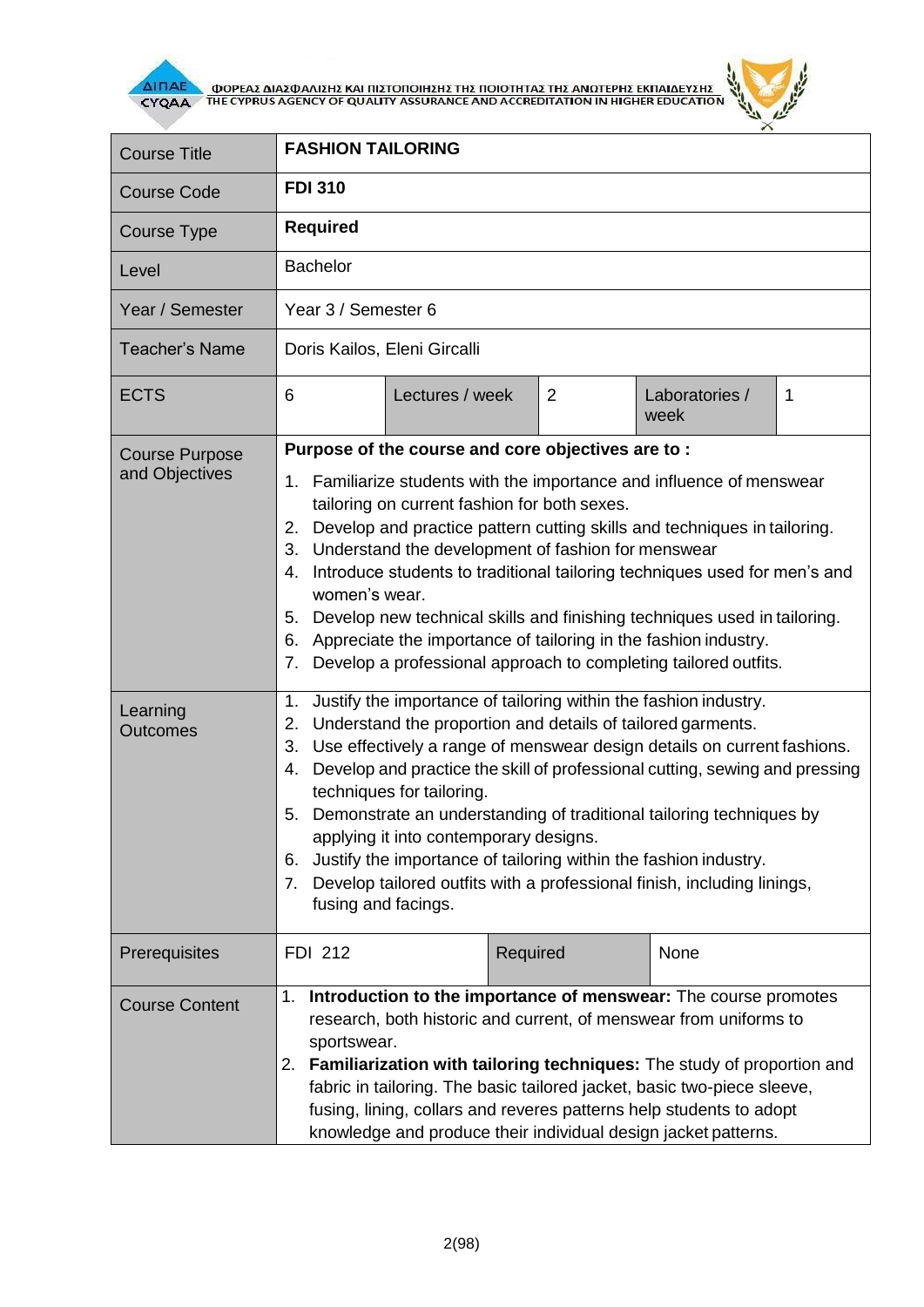



|                         | 3. Research into menswear: Introduction to the importance and the<br>usefulness of research into menswear fashion to understand the<br>timescale in the development of fashion for menswear.                                                                                                                                                                                                                                                                                                                                                                                                                                                                                                                                                                                                                                                                                                                                                                                             |  |  |
|-------------------------|------------------------------------------------------------------------------------------------------------------------------------------------------------------------------------------------------------------------------------------------------------------------------------------------------------------------------------------------------------------------------------------------------------------------------------------------------------------------------------------------------------------------------------------------------------------------------------------------------------------------------------------------------------------------------------------------------------------------------------------------------------------------------------------------------------------------------------------------------------------------------------------------------------------------------------------------------------------------------------------|--|--|
|                         | 4. Introduction to traditional tailoring techniques: Students will be<br>introduced to the concept of tailoring by deconstructing a made up tailored<br>jacket and analysing its interior structure and exterior finishing.<br>5. Technical skills and finishing techniques used in tailoring: With the<br>construction of a calico jacket students will be introduced to tailoring skills<br>such as placement of tailored collars, sleeves, fusing, facings and linings.<br>6. Tailoring in the fashion industry: Through this course the student will<br>be able to appreciate the importance of tailoring within the fashion<br>industry, and how traditional tailoring has been used as a back bone for<br>modern designs.                                                                                                                                                                                                                                                          |  |  |
|                         | 7. Completing tailored outfits: Students will produce their own jacket<br>design using the tailoring skills developed all to be presented in a<br>professional manner.                                                                                                                                                                                                                                                                                                                                                                                                                                                                                                                                                                                                                                                                                                                                                                                                                   |  |  |
| Teaching<br>Methodology | Short lectures accompanied by practical demonstrations are delivered in all<br>topics mentioned above. The students then proceed to complete the practical<br>exercise required individually. They will then proceed with project work<br>demonstrating the skills gained in their practical workshops. Discussion and<br>assistance is provided to students by lecturer at all times. Group critiques of<br>student's work allow for a thorough examination of their class progress, whilst<br>at the same time students receive acute feedback of their work.                                                                                                                                                                                                                                                                                                                                                                                                                          |  |  |
| <b>Bibliography</b>     | 1. Aldrich, W. (2011) Metric Pattern Cutting for Menswear (5 <sup>th</sup> edition).<br><b>Blackwell Scientific Publications: UK.</b><br>2. Aldrich, W. (2008) Pattern Cutting for Women's Tailored Jacket.<br><b>Blackwell Scientific Publications: UK.</b><br>3. Page Coffin, D. (2015) The Shirtmaking Workbook: Pattern, Design, and<br>Construction Resources. Creative Publishing International: USA.<br>4. Shoben, M. & Ward, J. (2008) The Essential Shirt Workbook.<br>Butterworth-Heinemann: UK.<br>5. Ireland, P. J. (2009) New Encyclopedia of Fashion Details. Batsford<br>Press: UK.<br>Nudeman, Z. (2009) The Art of Couture Sewing. Fairchild Books: USA.<br>6.<br>7. Carr, H. & Latham, B. (2008) Carr & Latham's Technology of Clothing<br>Manufacture. Wiley Blackwell: UK.<br>8. Cooklin, G. (2006) Introduction to Clothing Manufacture. Blackwell<br>Publishing: UK.<br>9. Shaeffer, C. (2008) Claire Shaeffer's Fabric Sewing Guide. Krause<br>Publications: USA. |  |  |
| Assessment              | Sketchbook experimentation and rough work 20%<br>$\bullet$<br>Technical skills in tailored patterns and tailored made-up garments 30%<br>Project work 30%                                                                                                                                                                                                                                                                                                                                                                                                                                                                                                                                                                                                                                                                                                                                                                                                                                |  |  |